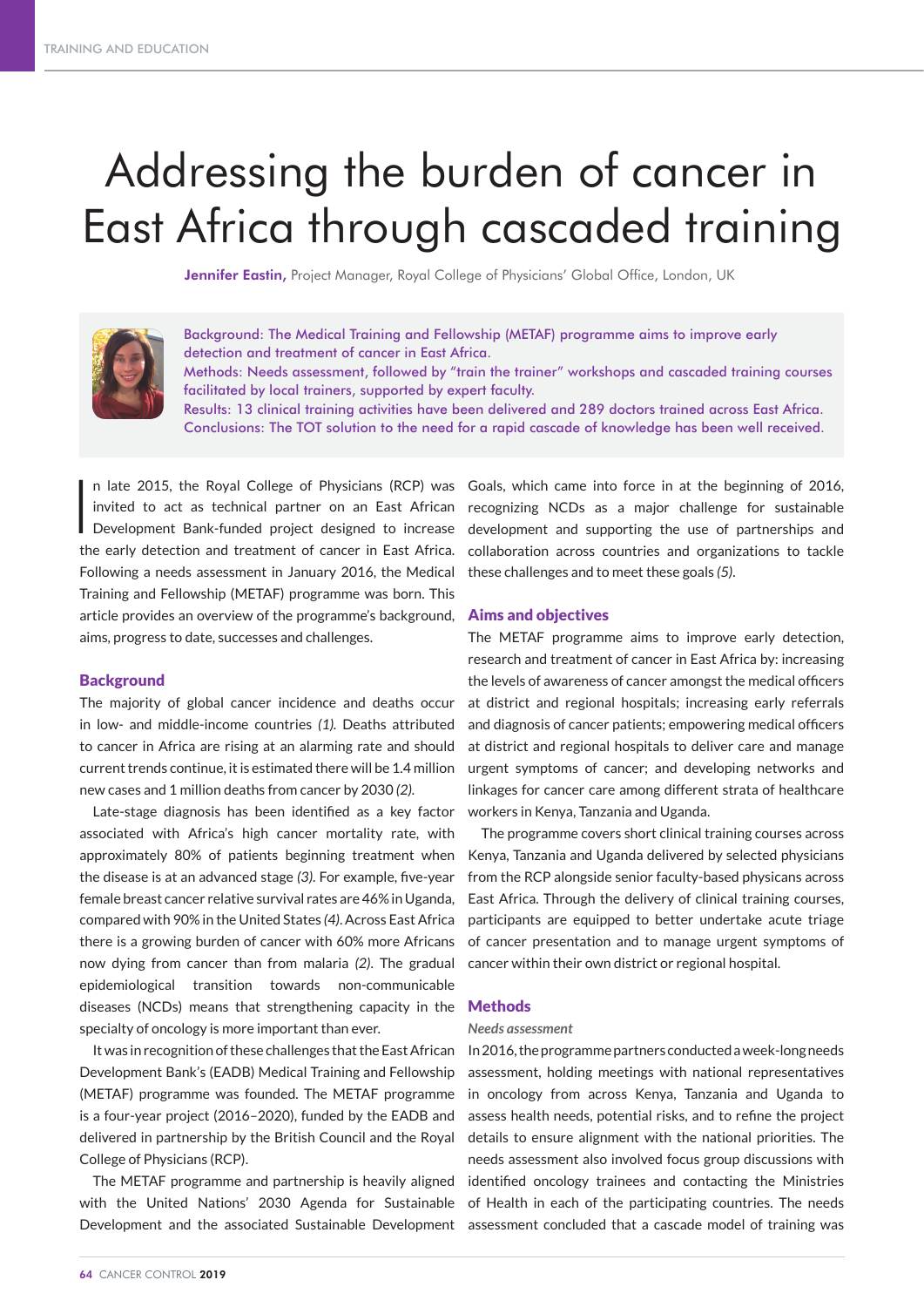

of cancer. An initial series of "Training of Trainers" (ToT) courses would be delivered to participants with a Master of Medicine (MMed) or those currently within a MMed programme. A selection of the participants would be identified as trainers to deliver subsequent cascaded courses across all participating countries. It was also determined that priority should be given to applicants deployed, or soon to be deployed, outside of major urban centres.

From the needs assessment,

local senior oncology consultants were nominated as course leaders (course convenors) to lead on course curriculum, design and content, and to advise and support the recruitment of local course teaching faculty and course participants. Local oncology faculty were recruited along with faculty from the RCP to develop and deliver the ToT oncology workshops.

# $OMA$ **KENYA** DEMOCRATIC REPUBLIC OF THE CONGO INDIAN OCEAN

**Figure 2: Map of the East African region**



required, to allow for rapid dissemination of information, as well as country-specific content and sustainability. Therefore, it was determined that a "train the trainer" component should be incorporated to reinforce teaching expertise and maximise reach. The aim of the training would be to increase capacity to undertake acute triage of cancer presentation within a district or regional hospital and to manage urgent symptoms After the delivery of three ToT workshops, a cohort of 39

### *Training of Trainers oncology workshops*

After the official launch of the programme in August 2016, a series of residential ToT oncology workshops were delivered. The contents of the ToT oncology workshops were designed to upgrade the participant's knowledge of cancer epidemiology; how common cancers in East Africa present and are diagnosed and managed; and how to perform acute triage of cancer patients, manage urgent symptoms and refer without delay. The aim was also to equip the participants to teach and share experience acquired through this course with other health workers at lower health facilities.

The curriculum involved the participant delivering casebased discussions, e.g., "A man with urinary symptoms", supplemented by a limited number of generic lectures delivered by the RCP and local faculty ("Palliative Care", '"Treatment Toxicities", "HIV and Cancer", etc.). Each of the 20 case-based discussions were developed to reflect the most common cancers in each of the participating countries. The content was designed to encourage participant involvement and allow flexibility for local faculty expertise and interests. Each trainer practised delivering a case-based discussion and was given feedback on presentation and teaching methods by both local and RCP oncology education experts. Evaluation of knowledge and confidence gained was measured by pre- and post-tests, as well as post-course discussions with local and RCP faculty.

# *Cascaded oncology training course*

CANCER CONTROL 2019 65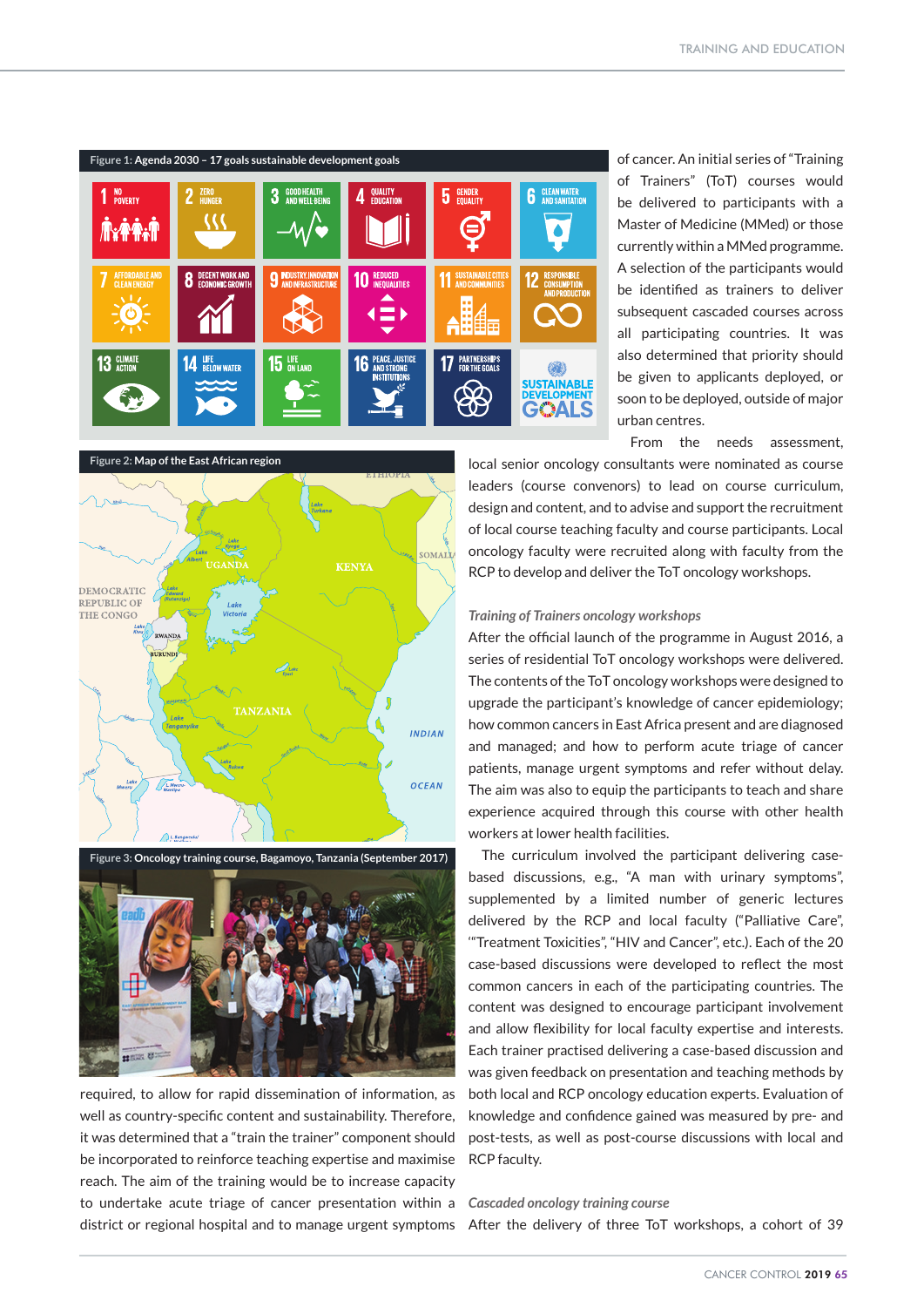

**Figure 5: Refresher ToT course, Entebbe, Uganda (April 2018)**



trainers across Kenya, Tanzania and Uganda were trained to facilitate the future "cascaded" oncology training courses. Following feedback from both the trainers and faculty, the course content was amended to reduce the amount of background information and make the curriculum as interactive as possible.

Each cascaded oncology training course was facilitated by approximately five trainers who had participated in the previous ToT workshops, supported by local and RCP faculty. The content again consisted of clinical cases to illustrate common cancers in East Africa with a strong emphasis on symptom management and appropriate decision-making, taking into account local medical resources. Each trainer would ask the course participants what they would look for on examination, how to investigate and how to treat the presenting patient. The RCP and local faculty members on each case had prepared a PowerPoint slide set to facilitate discussion and to add more detail, particularly around epidemiology, treatment and priorities of care. The trainers facilitating each case answered the majority of the question, with the floor opened to the other delegates after each session.

Throughout the courses, emphasis was made on the acute triage of patients ensuring that the right cancer and the right patients were referred to relevant referral centres (Uganda Cancer Institute, Ocean Road Cancer Institute and Kenyatta National Hospital). Emphasis was made on performance status of the patient, identification of symptoms and palliation in those patients unfit for treatment.

Within the oncology training in Kenya, the concept of "Cancer Evaluation forms were circulated to course participants at

Mashinani", cancer care at the grassroots level, is emphasized. Group discussion was encouraged to help identify ways of strengthening referral pathways. The residential model of the training allowed for the course participants to have open discussion with faculty and trainers during break and evening meals, and encouraged the building of cancer healthcare and professional networks.

#### *Refresher ToT workshops*

In 2018, a refresher ToT workshop was held for the trainers in Uganda to regroup and share experiences from the cascaded courses held in Soroti and Mbarara, and to discuss the impact of the programme on the trainer's practice and how to improve future trainings. Within the refresher ToT, the facilitators also highlighted areas that had not been included in the initial curriculum including: communication skills; breaking bad news; effective PowerPoint presentation skills; cancer myths and misconceptions; and cancer screening. Following this insightful workshop, a post-course "Knowledge, Attitudes and Practice" survey was developed to be circulated to both trainers and course participants.

### **Results**

The monitoring and evaluation framework draws from management information systems, participant feedback and trainer/faculty feedback.

#### *Management information systems*

Data gathered from application forms records indicate numbers attending the courses, the demographic makeup of participants and the geographical spread of practice. Since the launch of METAF in 2016, 13 oncology training activities have been delivered; four ToT oncology workshops and nine cascaded oncology training courses. The total number of doctors having completed an oncology training workshop or course across East Africa is 289 (Table 1).

Feedback, gathered by participant feedback forms, suggests that over 1,500 clinical staff will benefit from the knowledge gained on the training courses through mentoring by course participants at home facilities. In addition to high numbers of participants, demographic data collected from application forms suggest a wide geographical spread across Kenya, Tanzania and Uganda.

Multiple choice tests were completed at the beginning and end of each training and the test scores compared to evaluate a change in knowledge. Compared pre- and post-test scores suggest an average 12% increase in clinical knowledge (Table 2).

# *Participant feedback*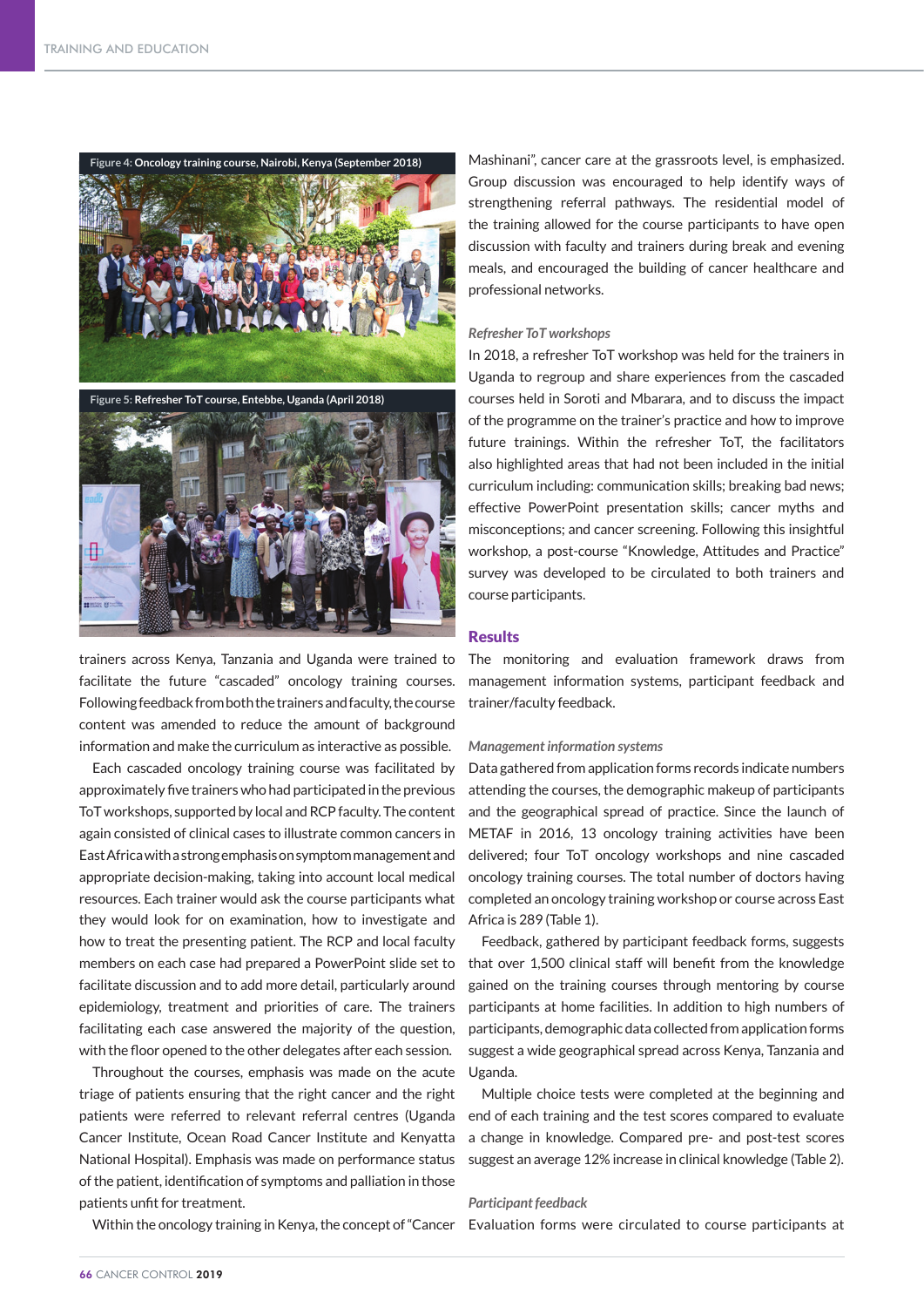| Table 1:: Number of participants               |                |          |                             |                   |       |
|------------------------------------------------|----------------|----------|-----------------------------|-------------------|-------|
| <b>Clinical courses</b><br>ToT, Nairobi, Kenya | Kenya<br>15    | 12       | Tanzania Uganda<br>$\Omega$ | Rwanda Total<br>0 | 27    |
| ToT, Kampala, Uganda                           | $\Omega$       | $\Omega$ | 19                          | $\Omega$          | 19    |
| ToT, Dar es Salaam, Tanzania                   | 10             | $7^*$    | $\Omega$                    | $\Omega$          | $10*$ |
| Oncology (cascaded) Training course,           |                |          |                             |                   |       |
| Soroti, Uganda                                 | $\overline{0}$ | $\Omega$ | 17                          | $\Omega$          | 17    |
| Oncology (cascaded) Training course,           |                |          |                             |                   |       |
| Bagamoyo, Tanzania                             | $\Omega$       | 19       | $\Omega$                    | $\Omega$          | 19    |
| Oncology (cascaded) Training course,           |                |          |                             |                   |       |
| Machakos City, Kenya                           | 29             | $\Omega$ | $\Omega$                    | $\Omega$          | 29    |
| Oncology (cascaded) Training course,           |                |          |                             |                   |       |
| Mbarara, Uganda                                | $\Omega$       | $\Omega$ | 20                          | $\Omega$          | 20    |
| Oncology Refresher ToT Course,                 |                |          |                             |                   |       |
| Entebbe, Uganda                                | $\Omega$       | $\Omega$ | $12*$                       | $\Omega$          | $0^*$ |
| Oncology (cascaded) Training Course,           |                |          |                             |                   |       |
| Mbeya, Tanzania                                | $\Omega$       | 23       | $\Omega$                    | $\Omega$          | 23    |
| Oncology (cascaded) Training Course,           |                |          |                             |                   |       |
| Machakos, Kenya                                | 32             | $\Omega$ | $\Omega$                    | $\Omega$          | 32    |
| Oncology (cascaded) Training Course,           |                |          |                             |                   |       |
| Nairobi, Kenya                                 | 42             | $\Omega$ | $\Omega$                    | $\Omega$          | 42    |
| Oncology (cascaded) Clinical Training          |                |          |                             |                   |       |
| Course, Entebbe, Uganda                        | $\Omega$       | $\Omega$ | 21                          | $\Omega$          | 21    |
| Oncology (cascaded) Clinical Training          |                |          |                             |                   |       |
| Course, Mwanza, Tanzania                       | $\Omega$       | 30       | $\Omega$                    | $\Omega$          | 30    |
| <b>Total</b>                                   | 128            | $84*$    | $77*$                       | $\Omega$          | 289   |
|                                                |                |          |                             |                   |       |

*ToT = Training of Trainers.*

*\*Not counted in total, refresher training for those that have already completed ToT*

| Table 2: : Average percentage increase between the pre- and post-course test scores |     |  |  |  |
|-------------------------------------------------------------------------------------|-----|--|--|--|
| <b>Clinical courses</b>                                                             |     |  |  |  |
| ToT. Nairobi. Kenva                                                                 | 32% |  |  |  |
| To T, Kampala, Uganda                                                               | 19% |  |  |  |
| ToT, Dar es Salaam, Tanzania                                                        | 12% |  |  |  |
| Oncology (cascaded) Training course, Soroti, Uganda                                 | 19% |  |  |  |
| Oncology (cascaded) Training course, Bagamoyo, Tanzania                             | 17% |  |  |  |
| Oncology (cascaded) Training course, Machakos City, Kenya                           | 31% |  |  |  |
| Oncology (cascaded) Training course, Mbarara, Uganda                                | 17% |  |  |  |
| Oncology Refresher ToT course, Entebbe, Uganda                                      | N/A |  |  |  |
| Oncology (cascaded) Training Course, Mbeya, Tanzania                                | 11% |  |  |  |
| Oncology (cascaded) Training Course, Machakos, Kenya                                | 12% |  |  |  |
| Oncology (cascaded) Training Course, Nairobi, Kenya                                 | 7%  |  |  |  |
| Oncology (cascaded) Clinical Training Course, Entebbe, Uganda                       | 19% |  |  |  |
| Oncology (cascaded) Clinical Training Course, Mwanza, Tanzania                      | 12% |  |  |  |
| <b>Total</b>                                                                        | 12% |  |  |  |

*ToT = Training of Trainers.*

the end of each training to elicit feedback on the quality of training and logistical organization. Post-training surveys were circulated to and completed by course participants to highlight how they have implemented the knowledge gained into their everyday practice. These post-training surveys are also used as an opportunity to learn more about resource availability and the expected level of dissemination of information within participant's local facilities, which can be used to inform and improve future trainings. The feedback gathered within the evaluation forms and post-course surveys suggests a self-reported higher index of suspicion for cancer, increase in referrals and confidence in managing patients with cancer.

#### *Trainer/faculty feedback*

Training reports are also completed by the local course confidence to patient outcomes.

convenors, local trainers and RCP faculty to gather feedback on the structure of the programme and delivery of the curriculum. The feedback seeks to capture the observations of the trainers and faculty, identify key challenges and lessons learned. The reported feedback from trainers and faculty have contributed to the continued revision of the curriculum content and design. Feedback suggests that valuable partnerships have been formed and that the exchange in knowledge across geographies has benefited both RCP faculty and local faculty.

*"Observing healthcare in a resource-poor environment was hugely influential to me and made* 

*me realise how much UK and Tanzanian doctors can learn from each other. In the District Hospitals of Tanzania, clinical acumen is often the only tool for diagnosis. While we are lucky in the UK to have access to state-of-the-art facilities, it is essential to retain fundamental medical skills and the art of complex decision-making in the absence of diagnostic tests." Dr Georgina Wood, RCP volunteer*

# Challenges and limitations

Owing to the variety of partners involved in the project and the multitude of stakeholders

both at the country and regional levels, the implementation of the METAF programme has not been without challenges. Challenges have ranged from fully understanding the structure of healthcare in each of the participating countries to political and workforce changes in both East Africa and the United Kingdom.

Other challenges have varied from getting the right people involved (faculty, trainers, government stakeholders, etc.), time, communication, politics, geography and infrastructure.

However, the most significant limitation of the programme is how its impact can be effectively measured. The implemented methods of monitoring and evaluation (postcourse surveys; refresher ToTs, focus group discussions) all mainly reply on self-reporting from participants and trainers. Given the remit of the programme, it is not possible to equate self-reported increases in knowledge and